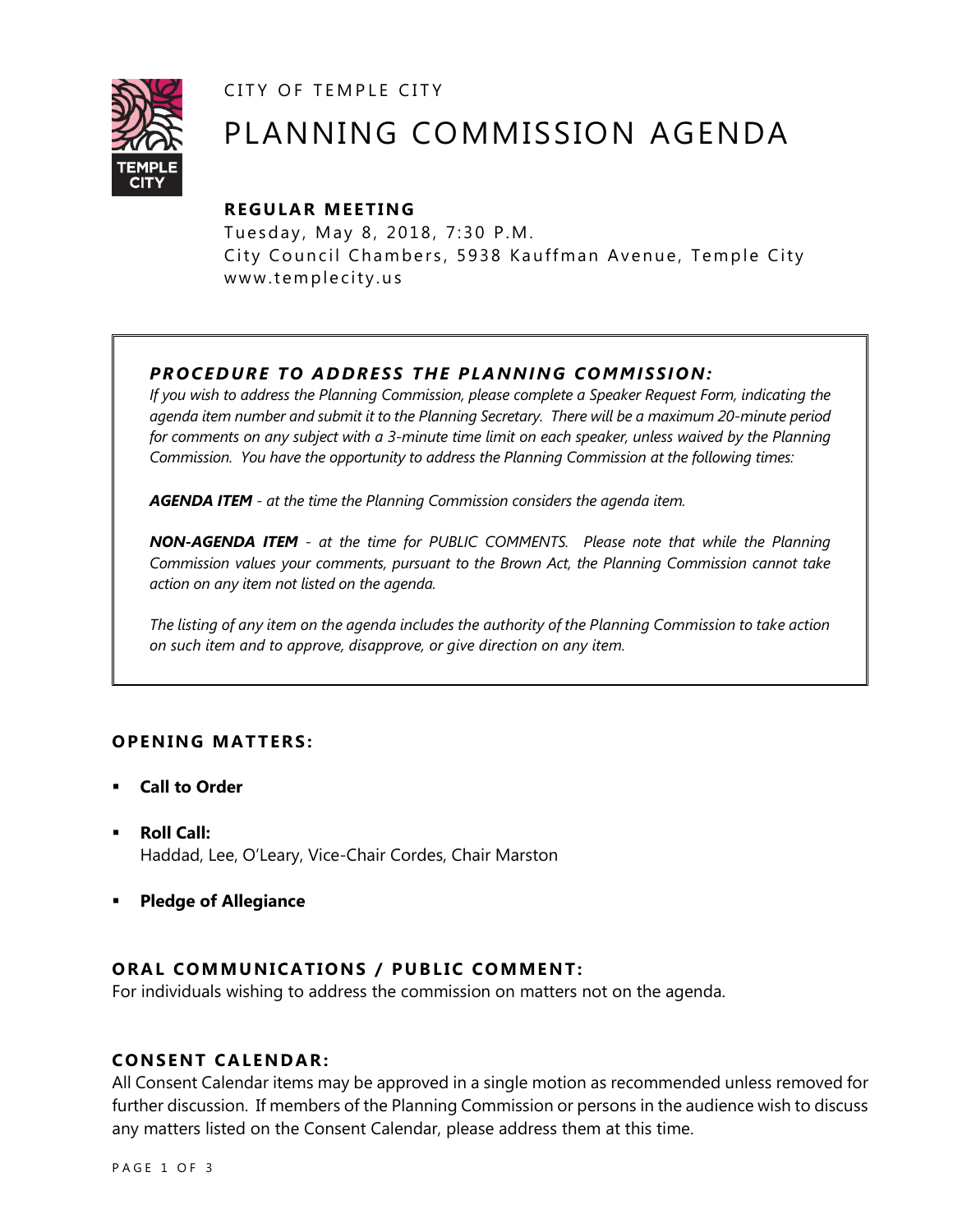**1.** [Planning Commission Meeting of April 24, 2018.](/DocumentCenter/View/10342/Item-1-Planning-Commission-Minutes-April-24-2018-Draft)

#### **PUBLIC HEARING ITEMS:**

**2. PL 17-969.** [A tentative parcel map and major site plan review for a flag lot subdivision and for](/DocumentCenter/View/10343/Item-2-Tentative-Parcel-Map-and-Major-Site-Plan-Review-9711-Olive-Street)  [the construction of a single-family residence on each parcel.](/DocumentCenter/View/10343/Item-2-Tentative-Parcel-Map-and-Major-Site-Plan-Review-9711-Olive-Street)

| Address:         | 9711 Olive Street                                                                                                                                                                             |
|------------------|-----------------------------------------------------------------------------------------------------------------------------------------------------------------------------------------------|
| Recommendation:  | That the Planning Commission adopt the attached Resolution finding<br>that the project is exempt from CEQA and approving File PL 17-969<br>subject to the recommended conditions of approval. |
| Project Planner: | Hesty Liu<br>hliu@templecity.us                                                                                                                                                               |

**3. PL 17-923.** Series 2 Code Amendments of Title 9 (Zoning Regulations), Chapter 1 (Zoning [Code\).](/DocumentCenter/View/10344/Item-3-Series-2-Code-Amendments-of-Title-9)

| Address: | Citywide |
|----------|----------|
|          |          |

Recommendation: That the Planning Commission adopt the attached Resolution recommending that the City Council adopt the proposed ordinance.

Project Planner: Adam Gulick agulick@templecity.us

### **D ISCUSSION ITEMS:**

- **4. PL 18-1297.** [Parking Analysis at Temple City Marketplace.](/DocumentCenter/View/10345/Item-4-Parking-Analysis-Temple-City-Marketplace)
	- Address: Temple City Marketplace (Northwest corner of Rosemead Boulevard and Las Tunas Drive: 8847 & 8905 Las Tunas Drive; 8913 Elm Avenue; and 5701-5827 Rosemead Boulevard)
	- Recommendation: That the Planning Commission discuss and provide input to staff regarding the parking issues at Temple City Marketplace.

Project Planner: Scott Reimers sreimers@templecity.us